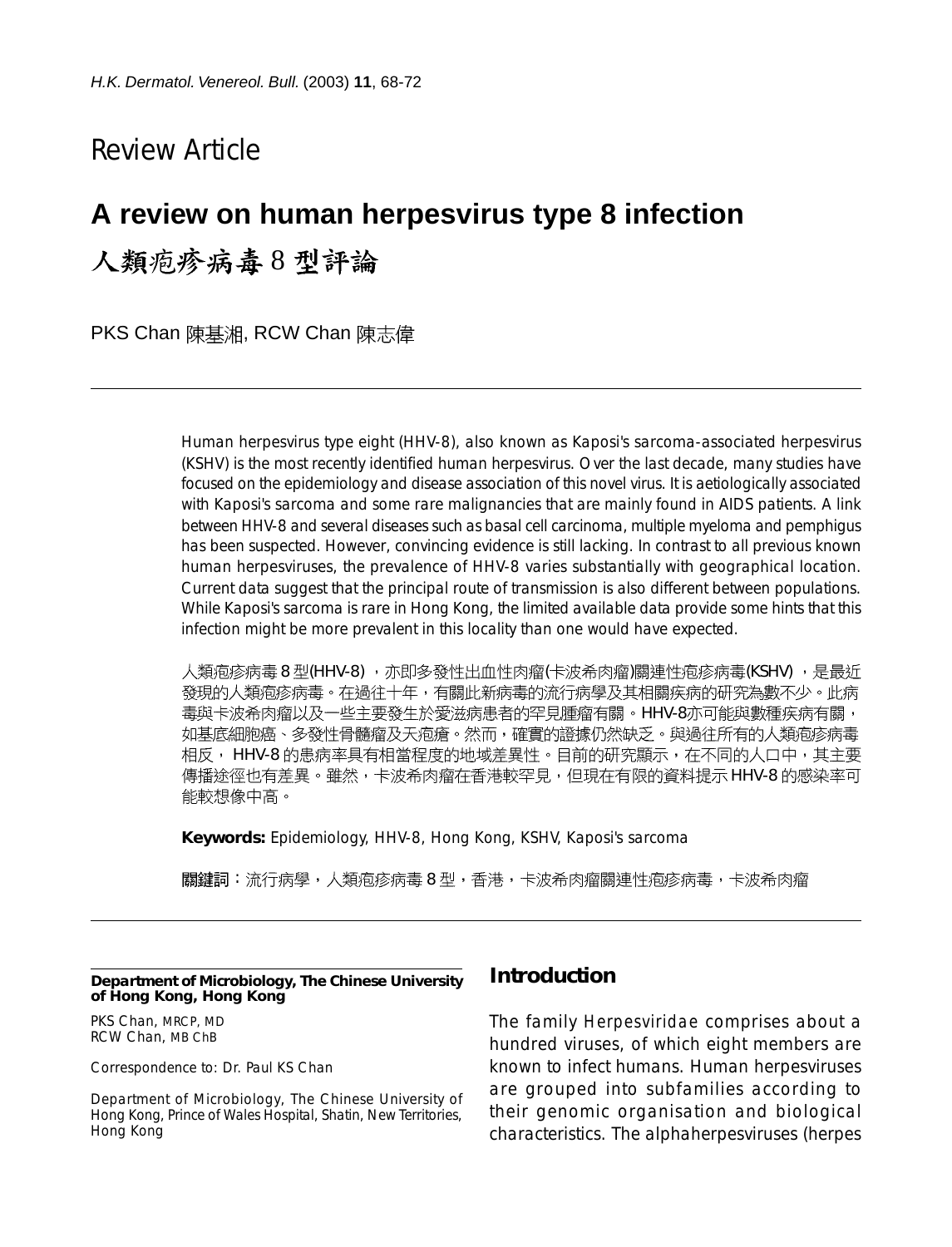simplex virus types 1 and 2, and varicella zoster virus) cause vesicular skin eruptions. The betaherpesviruses (human cytomegalovirus, human herpesvirus types 6 and 7) establish latency in peripheral blood mononuclear cells, whereas the gammaherpesvirus (Epstein-Barr virus) is well known for its association with malignancy. Human herpesvirus type 8 (HHV-8), the most recently identified human herpesvirus belonging to the subfamily *Gammaherpesviridae*, is the focus of this review.

## **Biology**

HHV-8 is also known as Kaposi's sarcomaassociated herpesvirus (KSHV) because it was first detected by Chang et al in Kaposi's sarcoma (KS) tissues from a patient with AIDS.<sup>1</sup> HHV-8 exhibits typical herpesvirus morphology with the complex core of double stranded DNA enclosed by an icosahedral capsid, which is in turn covered by a lipid envelope giving rise to a whole viral particle of 120-150 nm in diameter. Based on phylogenetic analysis, HHV-8 is classified in the genus *Rhadinovirus* and is the only example of this genus known to infect humans.2 HHV-8 is closely related to other rhadinoviruses, e.g. herpesvirus saimiri found in squirrel monkey, herpesvirus ateles found in spider monkeys. Recent studies also found related rhadinoviruses in other species of monkeys, chimpanzees and gorillas.3,4 As for human herpesviruses, the closest relative of HHV-8 is Epstein-Barr virus.

Based on the genomic sequence variability of open reading frame (ORF)-K1 and ORF-15, HHV-8 variants can be divided into five groups. Different geno-groups seem to have a different geographic predilection. For instance, group B is predominant in Africa; groups D and E are confined to the Pacific region, whereas groups A and C are mainly found in Europe and North America.5 This lineage-related distribution is likely to be a result of its co-evolution with the host. The biological and pathological implications of this geno-grouping system have yet to be elucidated.

The extent of tissue tropism and the possible sites of latency for HHV-8 are still an enigma. When a sensitive method such as PCR is being used, HHV-8 sequences can be detected from many types of disease tissues, including all forms of KS, primary effusion lymphoma (a distinct subset of AIDSrelated lymphoma), and multicentric Castleman's disease.6-9 HHV-8 sequences can also be found in a number of normal tissues, including lymph nodes, spleen, peripheral blood mononuclear cells, cervical secretion and seminal fluid.10,11 Isolation of HHV-8 in vitro is difficult. At present, no cell line is readily permissive for HHV-8 infection. This property makes the diagnosis of HHV-8 infection difficult.

## **Epidemiology**

As a general rule for herpesviruses, HHV-8 infection persists for the life of the host following primary infection. The most distinct epidemiological characteristic of HHV-8 is being non-ubiquitous. The prevalence of HHV-8 infection in the general population varies substantially by geographical location. In Europe and North America, the prevalence is relatively low, ranging from 0% to 15%.12-14 In areas with higher incidence of KS such as Mediterranean and Eastern European countries, the prevalence of HHV-8 ranges from 4% to 24%.15-17 In contrast, the prevalence is as high as 60% in certain African regions where KS is endemic.18

Another interesting epidemiological feature of HHV-8 is its mode of transmission. While HHV-8 can be transmitted by a few different routes, it seems that the principal route of transmission is different in different parts of the world. In North America and Europe, most studies indicate that sexual contact, in particular among men who have sex with men, is the primary route of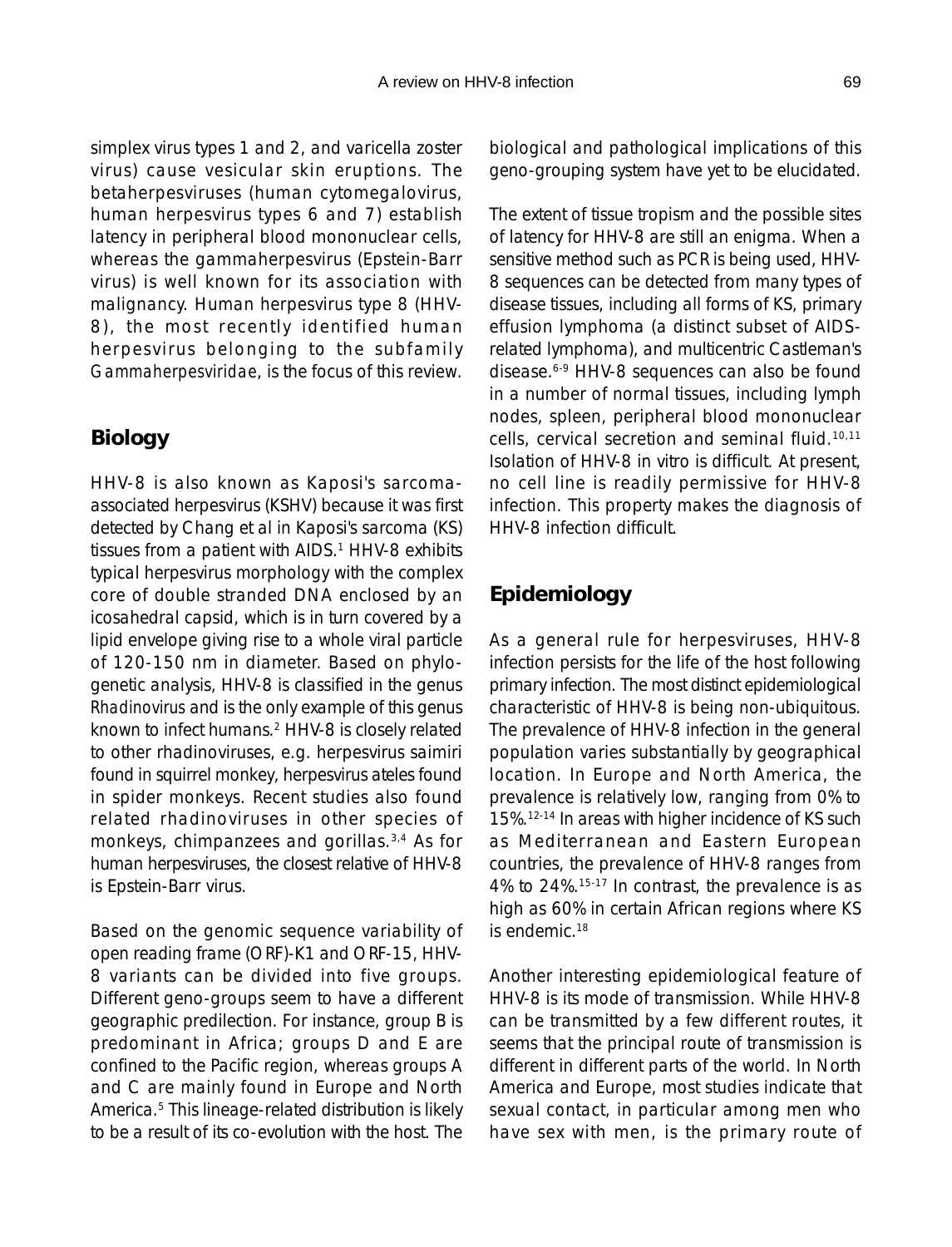transmission.19,20 These findings are in line with the well-established observation that the incidence of KS among AIDS patients is higher among men who have sex with men. In these geographical regions, HHV-8 is rare or non-exist in children indicating the absence of non-sexual horizontal transmission. However, in Brazil, Central Africa and Egypt, a prevalence of 40% to 50% has been reported among prepubescent children.18 These data imply a non-sexual horizontal route of transmission occurs commonly in these regions. This horizontal route is likely to be saliva exchange as HHV-8 can be found in high titre from saliva.<sup>21-23</sup> In this regard, HHV-8 is similar to other herpesviruses such as herpes simplex virus type 1, Epstein-Barr virus, cytomegalovirus, human herpes virus types 6 and 7, for which saliva exchange is the major route of transmission and making them a common childhood infection.

There are also biological and epidemiological data to support that HHV-8 can be transmitted by the heterosexual route, blood transfusion, needle sharing, and vertically from mother to child.<sup>24-26</sup> However, the efficiency and overall importance of these routes in disseminating HHV-8 infection is not yet certain.

## **Clinical manifestations**

#### *Primary infection*

Reported studies on the clinical manifestations of primary HHV-8 infection are still limited. Recently, a study based on immunocompetent Egyptian children (mean age of 36 months) showed that primary HHV-8 infection was associated with prolonged craniocaudal maculopapular rash for a mean duration of six days and persistent high fever for a mean duration of 10 days.27 Isolated case reports on primary HHV-8 infection in immunosuppressed individuals have been described. Among these cases, fever, transient angiolymphoid hyperplasia, arthralgia, cervical lymphadenopathy, hepatitis, splenomegaly and marrow failure

have been linked to the infection.<sup>28,29</sup> It is clear that more data are required to establish the full spectrum of clinical manifestations of primary HHV-8 infection.

#### *Human cancers*

It is now widely accepted that HHV-8 is a necessary cause of Kaposi's sarcoma.30 The epidemiology of HHV-8 is very similar to that previously established for KS. HHV-8 DNA is detected in all clinical forms of KS and is specifically localised to KS lesions. In KS lesions, HHV-8 exists in a latent state in most spindle cells where the virus exerts cellular transformation. Lytic viral replication has been observed in a small proportion of spindle cells. Although lytic replication represents a terminal phase of the viral life cycle, several lytic viral products are known to carry oncogenic, angiogenic and antiapoptotic properties.31 For the development of angioproliferative lesions such as KS, interactions between cytokines, extracellular matrix molecules and integrins are required. Further understanding on the role of HHV-8 in the oncogenic progression would lead to newer therapeutic options.

In addition to KS, HHV-8 has also been linked to the development of other malignant diseases. Primary effusion lymphoma, a rare disease previously known as body cavity-based B cell lymphoma, presents with collections of serous fluid within the pleural, pericardial or peritoneal cavities. The fluid contains malignant B-lymphocytes that are infected with HHV-8 and often, but not exclusively, co-infected with Epstein-Barr virus.8,32 Another lymphoproliferative disorder linked to HHV-8 is the Castleman's disease, also known as multicentricangiofollicular lymphoid hyperplasia. Most of the patients are HIV-infected. The presenting syndrome includes fever, lymphadenopathy and splenomegaly. Affected tissues show polyclonal lymphoid hyper-proliferation with vascular hyperplasia.

#### *Other diseases*

There is still a growing list of diseases where the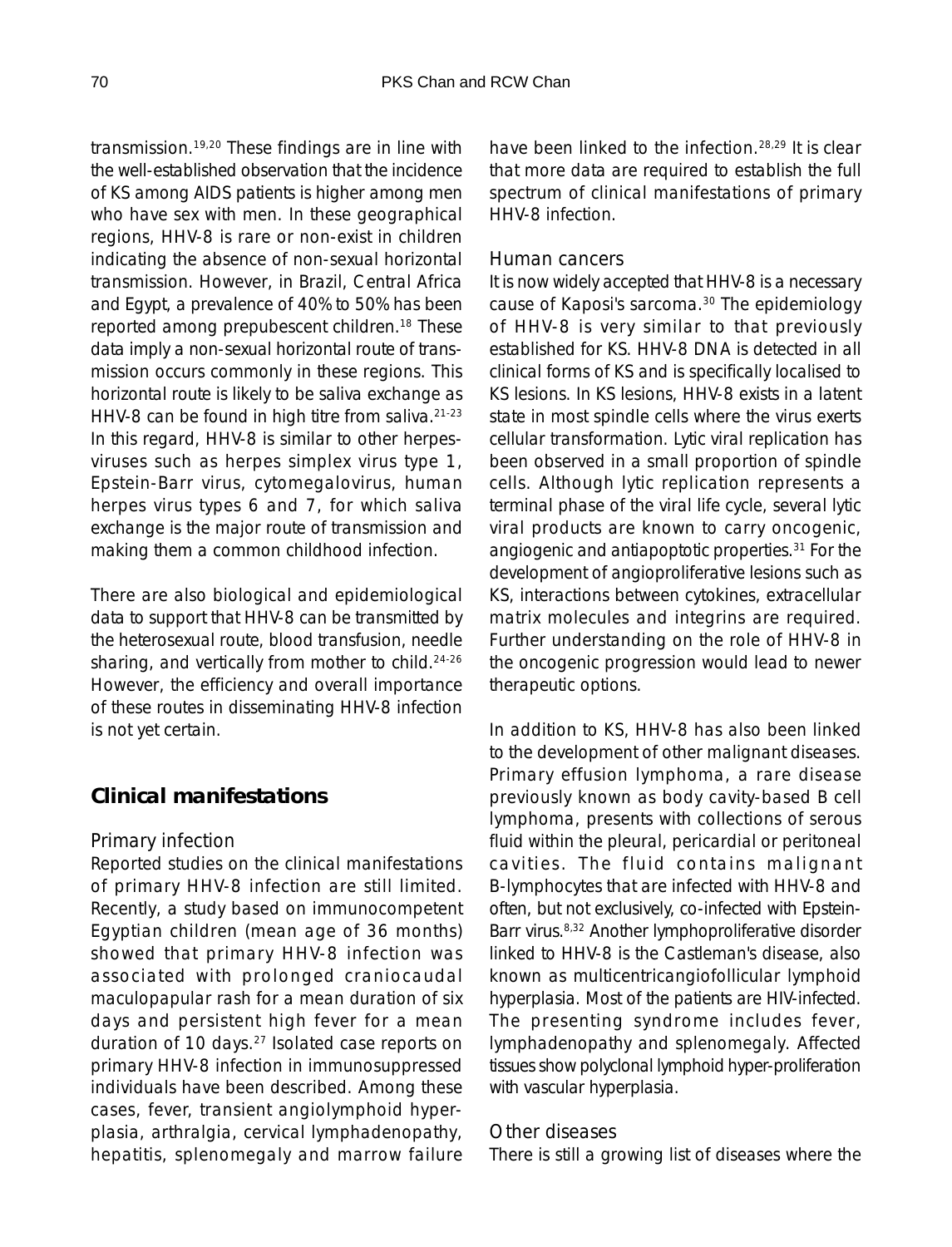association with HHV-8 is suspected but has yet to be proven. These include angiosarcoma, basal cell carcinoma, Bowen's disease, multiple myeloma, sarcoidosis, Kikuchi's disease, pemphigus vulgaris and foliaceus, pneumonitis in AIDS patients and haemophagocytic syndrome.

### **Local studies**

Little is known about the epidemiology of HHV-8 infection in Hong Kong. From anecdotal experience, KS is rare in this locality and is uncommon among local AIDS patients. However, a few sources of data provide hints that HHV-8 infection in Hong Kong may be more prevalent than one would have expected.

We have conducted a study to examine the possible association between HHV-8 infection and the development of cervical neoplasia. In this study 404 Chinese women were examined for the presence of HHV-8 DNA in cervical scrape samples.<sup>33</sup> The results showed that 8.7% were positive for HHV-8 DNA by PCR. This positive rate was comparable to that of cytomegalovirus (9.2%). Although this study was not able to differentiate between active and latent infections, the results suggest that HHV-8 infection of the uterine cervix or its shedding in cervical fluid is not uncommon in our local population. It would be interesting to further investigate the role of sexual and vertical transmission of this virus in our population.

To assess the neurotropism of novel herpes viruses, we conducted a survey on normal brain tissues obtained from individuals who underwent postmortem for clinical reasons.<sup>34</sup> Brain tissue samples were collected from both sides of cerebellum, frontal, temporal, parietal and occipital lobes of 30 post-mortem cases for HHV-8 DNA detection by PCR. Overall, 42/300 (14.0%) samples were positive with similar rates for each position. Nineteen patients (63.3%) were positive, and showed a significant increase in positivity with age

 $(P=0.007)$ . The results of this study indicate that HHV-8 has a neuro-invasive and neuropersistent potential. So far, HHV-8 has not been linked to neurological diseases. It is worthwhile to further pursue on this area. In addition, the outcome of this survey on brain tissues is in keeping with our study on cervical scrape samples that HHV-8 infection is not uncommon in Hong Kong.

#### **References**

- 1. Chang Y, Cesarman E, Pessin MS, Lee F, Culpepper J, Knowles DM, et al. Identification of herpesvirus-like DNA sequences in AIDS-associated Kaposi's sarcoma. Science 1994;266:1865-9.
- 2. Moore PS, Gao SJ, Dominguez G, Cesarman E, Lungu O, Knowles DM, et al. Primary characterization of a herpesvirus agent associated with Kaposi's sarcomae. J Virol 1996;70:549-58.
- 3. Lacoste V, Mauclere P, Dubreuil G, Lewis J, Georges-Courbot MC, Gessain A. KSHV-like herpesviruses in chimps and gorillas. Nature 2000;407:151-2.
- 4. Lacoste V, Mauclere P, Dubreuil G, Lewis J, Georges-Courbot MC, Rigoulet J, et al. Simian homologues of human gamma-2 and betaherpesviruses in mandrill and drill monkeys. J Virol 2000;74:11993-9.
- 5. Schulz TF. KSHV (HHV8) infection. J Infect 2000;41: 125-9.
- 6. Cesarman E, Chang Y, Moore PS, Said JW, Knowles DM. Kaposi's sarcoma-associated herpesvirus-like DNA sequences in AIDS-related body-cavity-based lymphomas. N Engl J Med 1995;332:1186-91.
- 7. Cesarman E, Nador RG, Aozasa K, Delsol G, Said JW, Knowles DM. Kaposi's sarcoma-associated herpesvirus in non-AIDS related lymphomas occurring in body cavities. Am J Pathol 1996;149:53-7.
- 8. Nador RG, Cesarman E, Chadburn A, Dawson DB, Ansari MQ, Sald J, et al. Primary effusion lymphoma: a distinct clinicopathologic entity associated with the Kaposi's sarcoma-associated herpes virus. Blood 1996; 88:645-56.
- 9. Soulier J, Grollet L, Oksenhendler E, Miclea JM, Cacoub P, Baruchel A, et al. Molecular analysis of clonality in Castleman's disease. Blood 1995;86:1131-8.
- 10. Moore PS, Chang Y. Detection of herpesvirus-like DNA sequences in Kaposi's sarcoma in patients with and without HIV infection. N Engl J Med 1995;332:1181- 5.
- 11. Noel JC, Hermans P, Andre J, Fayt I, Simonart T, Verhest A, et al. Herpesvirus-like DNA sequences and Kaposi's sarcoma: relationship with epidemiology, clinical spectrum, and histologic features. Cancer 1996;77:2132-6.
- 12. Simpson GR, Schulz TF, Whitby D, Cook PM, Boshoff